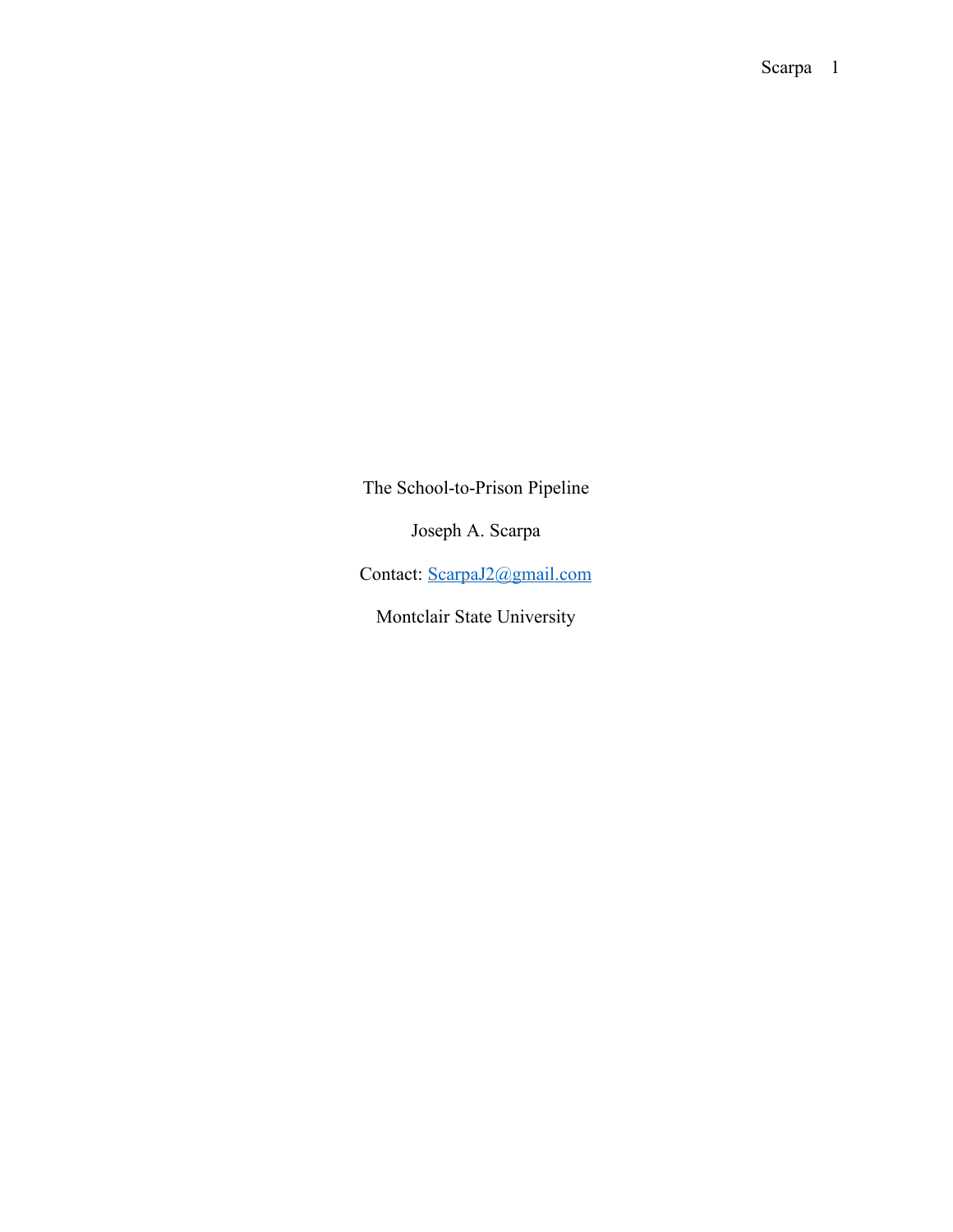#### Lesson Plan

**Unit Topic:** The School-to-Prison Pipeline (STPP) & Human Rights

**Lesson:** This lesson will allow students to understand the topic of the School-to-Prison pipeline. In addition, being able to engage with their fellow students in order to create a safe-classroom; while, promoting a critical discussion on the negative effects the School-to-Prison pipeline plays in education.

**Rationale for the Lesson:** This lesson is imperative to introducing students to the hidden factors that play a role in furthering negative connotations of marginalized students. The School-to-Prison pipeline, is visible in all schools, all levels of socio-economic statuses, effects all races, ethnicities, gender, and other marginalized groups of students. This is not something that is general to one student group, but effects thousands of students across the nation. It is important for students to be able to understand and recognize this pipeline in order to create restorative justice in and out of their classrooms. Further, faculty and staff can benefit from learning the impacts of the STPP and create classroom environments that are inclusive while not pushing harsh disciplinary tactics.

## **New Jersey Common Core State Standards:**

**6.3 Active Citizenship in the 21st Century:** All students will acquire the skills needed to be active, informed citizens who value diversity and promote cultural understanding by working collaboratively to address the challenges that are inherent in living in an interconnected world.

- **Social Studies:** 6.3.12.A.1 Develop a plan for public accountability and transparency in government related to a particular issue(s) and share the plan with appropriate government officials.
- **Social Studies:** 6.3.12.D.1 Analyze the impact of current governmental practices and laws affecting national security and/or individual civil rights/ privacy.

**Essential Question:** What role does the School-to-Prison Pipeline (STPP) play in K-12 education? How does the STPP affect students and what are the underlying institutional policies that continue to perpetuate this pipeline?

# **Objectives:**

- Students will be able to understand what the School-to-Prison Pipeline is within education.
- Students will be able to engage with their peers to create a safe-space in order to end the discriminatory system of the STPP.
- Students will be able to recognize that the STPP affects all marginalized students group and is not based solely on race or ethnicity.

**Launch/Beginning:** Students will be engaged by watching a short introductory video powered by the ACLU. All students will be given three brochures to take home or review after class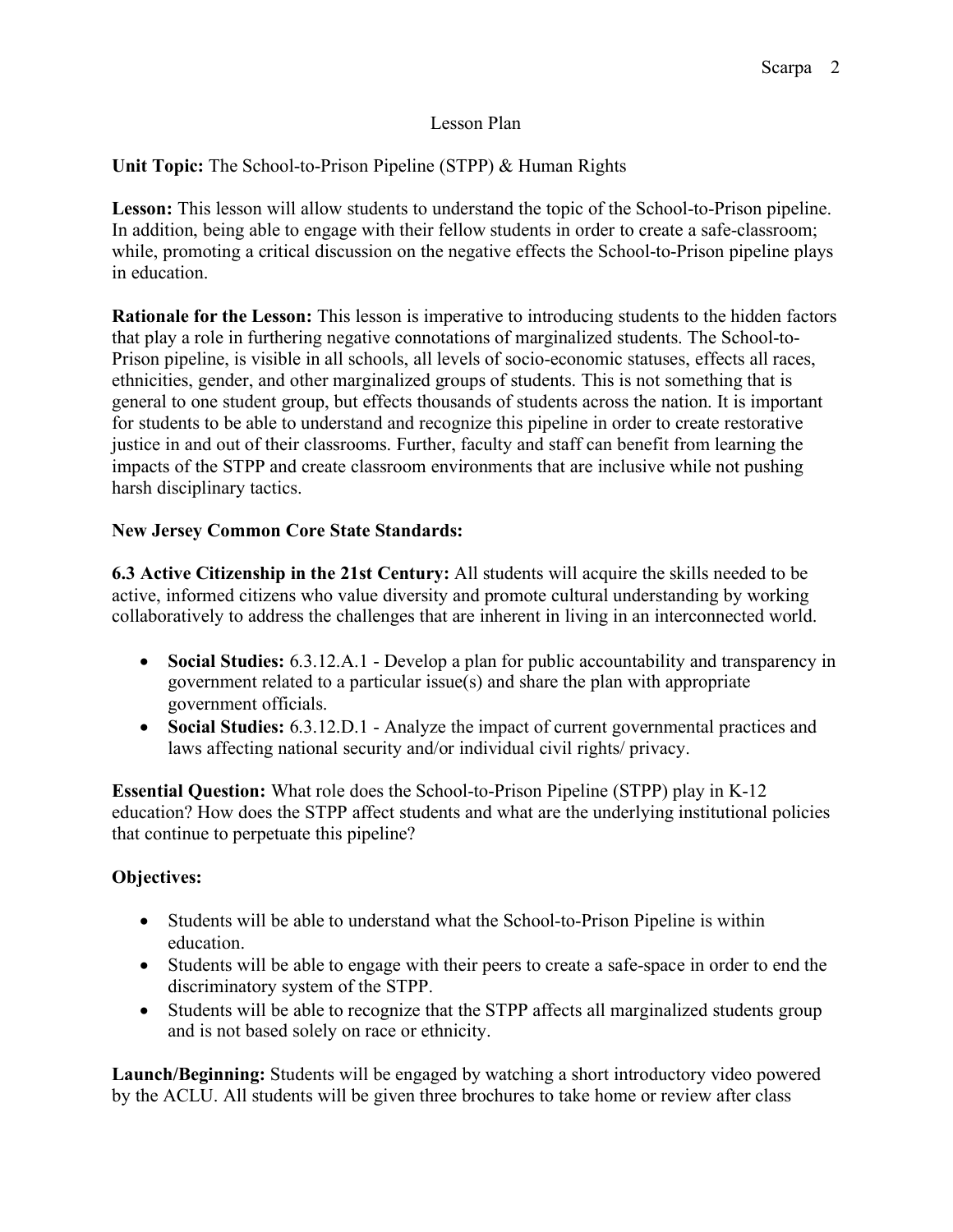regarding the STPP. Discuss a few key terms and begin by going over what the STPP is at the foundation and the statistics associated with a PowerPoint.

**Learning Activities/Middle:** Students will explore the School-to-Prison Pipeline and what it entails. This will include an activity known as "Here I Stand." This will include 3+ questions (dependent upon time allotted) that explore the students understanding on the STPP and how it effects their classmates. Students will stand on one side of the classroom and walk to one of the following three walls: Agree, Neutral/In-Between, Disagree. With each question a short discussion will follow, concluding with a debrief and overall discussion on this topic. After the activity, we will come together and discuss the statistics and the STPP in further detail. This will include going over the brochures and infographics in addition discussing any last question the class may have on the STPP. The remainder of the class will be open discussion based via questions from the ACLU.

**Closure/End:** As the discussion ends the students will come up and write down something they have learned and ways to create restorative justice on a large Post-It-Note, later to be hung in the classroom.

## **Step-By-Step Procedures with Time Allocations (40 Minutes+):**

- **Prepare lesson with PowerPoint. (2 Minutes)**
	- o The PPT will contain definitions and used to display questions for discussion. This is for students to use to reference during all activities.
	- o See attached PPT in Bibliography
	- o Hand out all infographics (3 found in Bibliography)
- **"Gone Too Far" Video, ACLU (3 Minutes)**
	- o Show the video to the class as an introduction to the STPP.
	- o Found in Annotated Bibliography.

### • **PowerPoint Introduction to Topic**

- o Redefine the School-to-Prison Pipeline
- o Define the following list of key-terms:
	- Zero-Tolerance Policy
	- School-to-Prison Pipeline
	- § LGBTQ+
	- § ACLU
	- Intersectionality
	- § Social/Restorative Justice

### • **"Here I Stand" Activity (Approx. 15 Minutes)**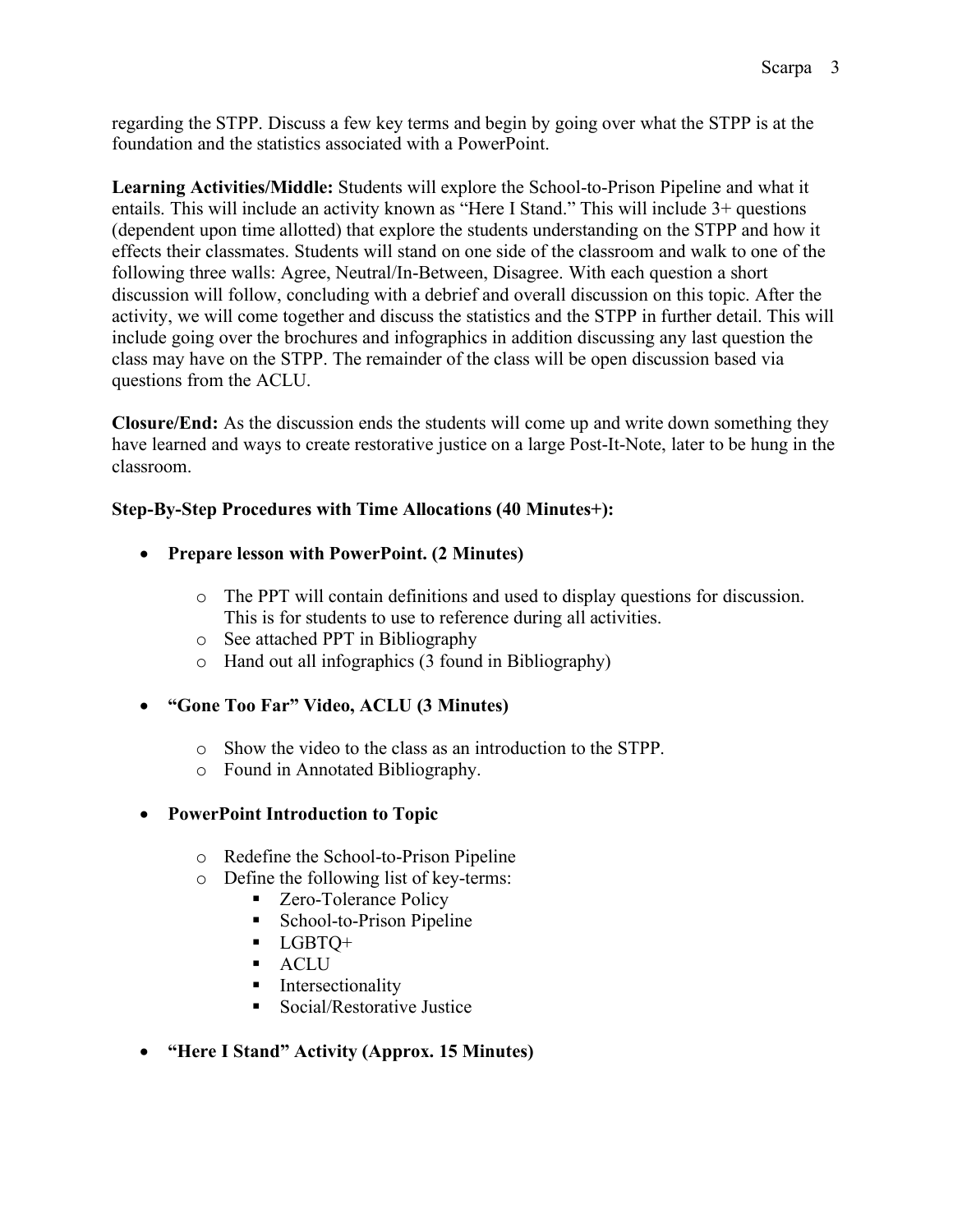- o Have all students gather on one side of the classroom to start. Make 3 clear locations that represent "Agree," "Neutral/In-Between," and "Disagree." Read out a statement and have the students move accordingly. Have a student explain why they stand where they do. Repeat this 3+ times (depending on time).
- o Possible Statements *(Please note, these statements can be edited to fit the campus/classroom community ~ These are not definite questions, but an outline):*
	- § Students who act out in class should speak with a counselor rather than a police officer.
	- Do you think students are too often disciplined too harshly?
	- Police in school make me feel safe.
	- Teenagers that verbally/physically threaten teachers should be charged, rather than speaking with a counselor before facing police intervention.
	- There should be more police officers in schools then counselors.
	- The "zero-tolerance" policy is beneficial for students.
	- Student did not want to participate in class. When asked to raise her head the student refused. The teacher proceeded to lift the student from the desk and drag her from the classroom. There the police met the student and arrested her. As it turns out the student's grandmother had just passed, and the father has been deployed to Iraq. Do you feel this was an appropriate reaction to the student's behavior?

### • **Discussion (Approx. 20 Minutes)**

- o After the "Here I Stand" activity the students and teacher(s) will discuss the STPP. There will also be a few discussion questions asked that can start a larger class discussion between the students and teachers.
	- § Discussion statements found in Annotated Bibliography, "Discussion Questions…" (ACLU). *(Please note, these statements can be edited to fit the campus/classroom community ~ These are not definite questions, but an outline).*

# • **Closer (Approx. 5 Minutes to the End)**

o The closer will have the students 3 infographics provided at the beginning of the class. The students can break into groups and each group will review one of the infographics. After 2-3 minutes of review, the remainder of the class will be each group discussing what they found in the infographic and their analysis thereof.

### **Materials and Equipment Needed:**

- Computer & Internet Connection
- Infographics & Brochures

**Summative Assessment:** Students can review the infographics and brochures at home. While doing this they can work on creating their own brochure/infographic on ways to recognize, dismantle, and create restorative justice in relation to the School-to-Prison Pipeline.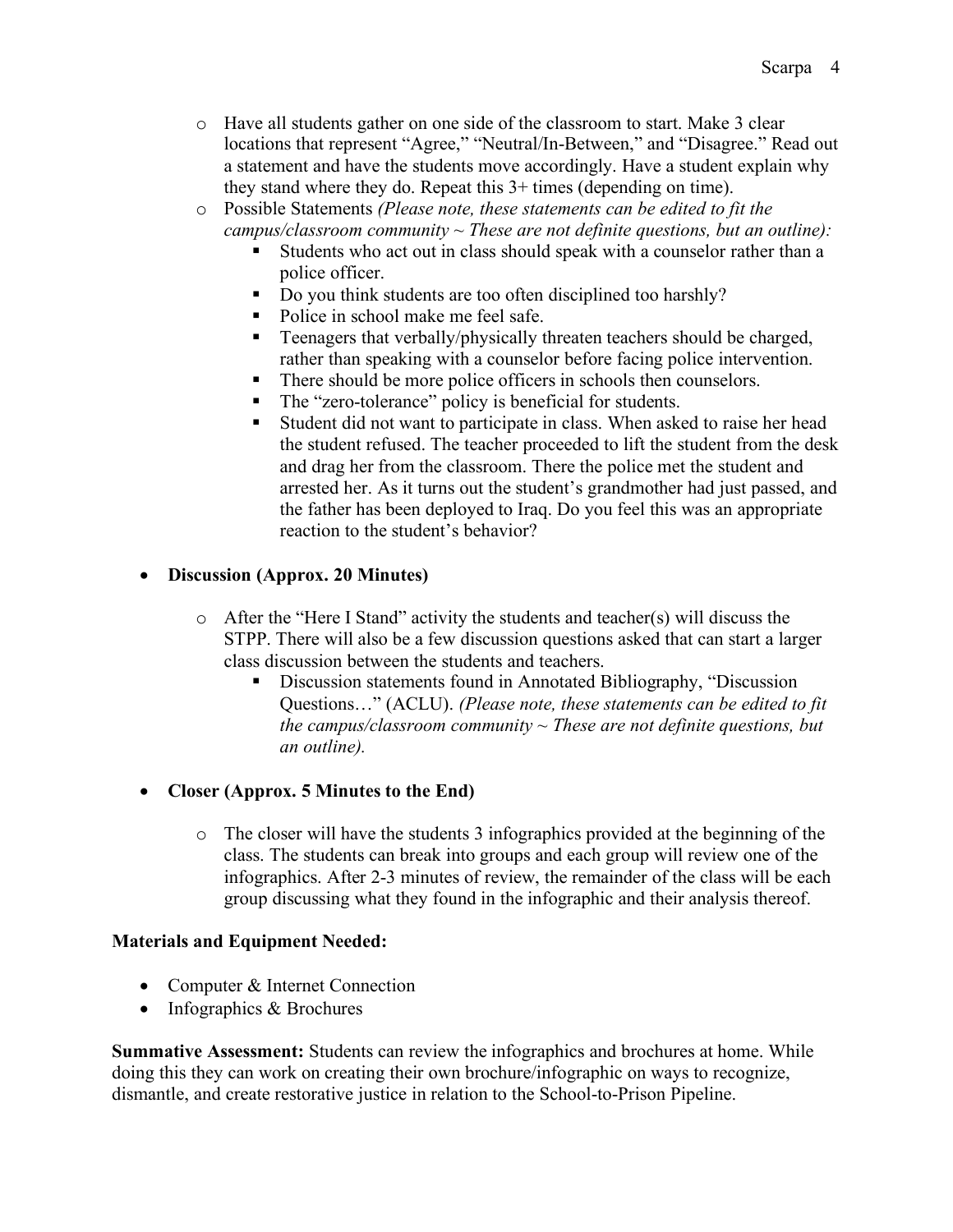#### **Modification(s)/UDL:**

- Loss of Internet: In the case the school does not have or loses internet connection, then the video can be skipped and the time allotted can be used for class activities.
- **Students with Disabilities:** Students who require mobility accommodations; the classroom can be re-arranged to allow the student to access the entire class. There will be multiple means of expression and engagement to allow students to participate equitably. Instructors in the room can be sure each student is understanding and participating and make the necessary accommodations. The PowerPoint allows for students to refer back to the question asked to ensure comprehension.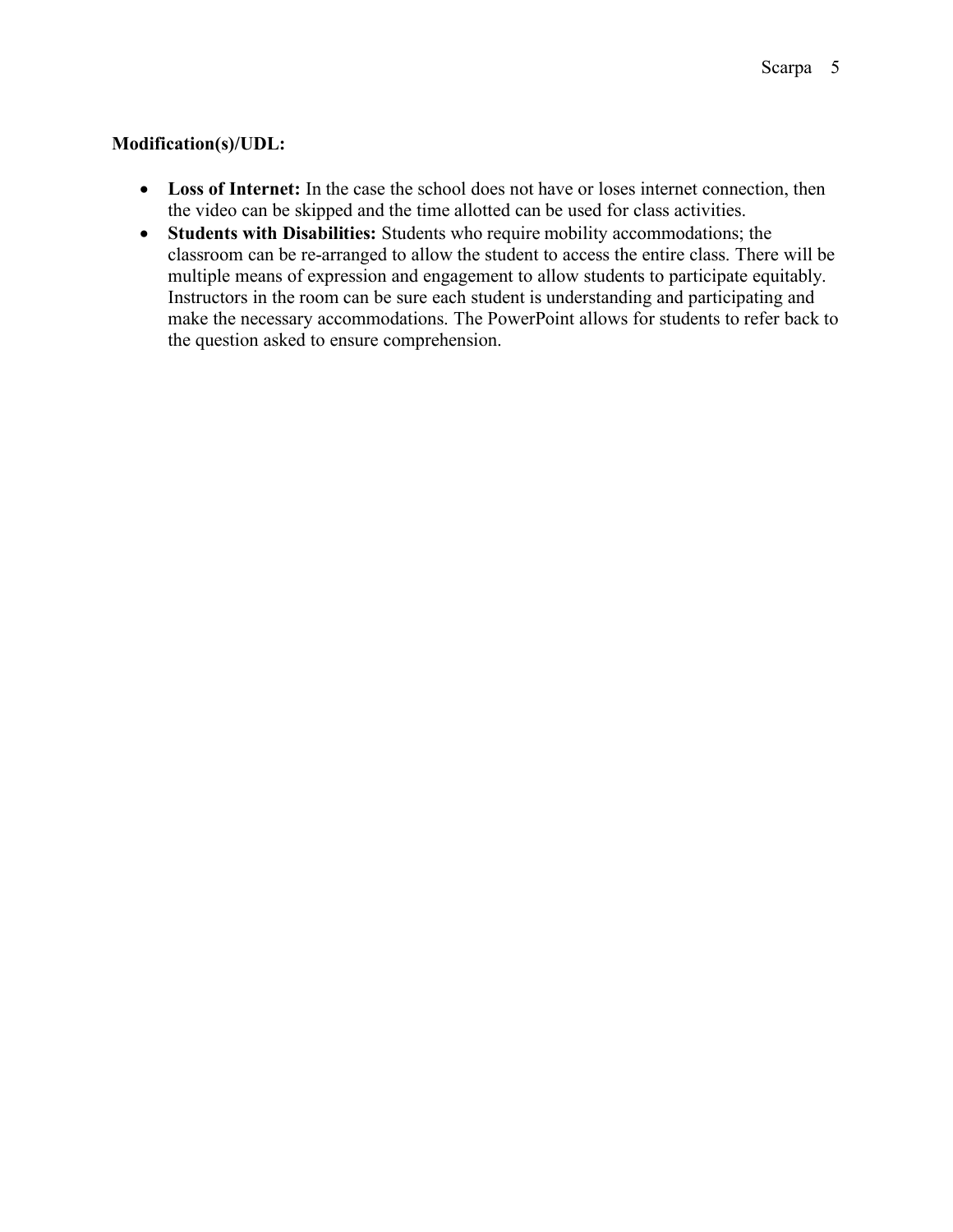#### Annotated Bibliography

Alexander, Michelle. The New Jim Crow: Mass Incarceration in the Age of Colorblindness. Samuel DeWitt Proctor Conference, 2011.

This book is a great introduction and conversation with the mass incarceration problem in the United States and its disproportionality of incarcerating people (or students) of color. This book does not directly relate to the School-to-Prison Pipeline, however can be used to gain knowledge on the parallels of mass incarceration and students of color facing harsh disciplinary actions; therefore, being pushed out of school into the mass incarceration pipeline. This book can be used to discuss with students the prison pipeline and the history of imprisonment and its racist roots from the end of the slavery.

Butrymowic, Sarah, and Jackie Mader. "Pipeline to Prison: Special Education Too Often Leads to Jail for Thousands of American Children." Early Education, 24 June 2017, hechingerreport.org/pipeline-prison-special-education-often-leads-jail-thousandsamerican-children/.

This article written by Sarah Butrymowic and Jackie Mader is a discussion on the School-to-Prison Pipeline and students with disabilities. The article begins with an explanation of a student who was arrested in front of his classmates and sent to court, prison, and mental health facilities, because of a temper-tantrum in class. In addition, this student was found to have Bi-Polar Disorder, which includes mania and outbursts as such. This student, was out of school for months at a time and this adversely effected his schooling. This story is not singular but one of many. As explained in this article in the *Hechinger Report* titled, "Pipeline to Prison: Special Education Too Often Leads to Jail for Thousands of American Children," the authors continue to explain the already inferior education students with disabilities receive and then, the addition of the STPP to only further restrict their access to equitable education. This article also discussed the varying state-to-state laws and regulations regarding students with disruptive behavior which can be reviewed in the classroom to understand one's own state laws and barriers.

"Discussion Questions: The School-to-Prison Pipeline." American Civil Liberties Union. https://www.aclu.org/files/images/asset\_upload\_file596\_35546.pdf

During the class discussion, this document provides a list of discussion questions. These questions will promote a great discussion in the classroom surrounding the School-to-Prison Pipeline.

"Key Statistics." National Center on Inclusive Education. https://whocaresaboutkelsey.com/docs/educational-materials/key-statistics.pdf?sfvrsn=2

This document is an incredibly beneficial handout for students to provide key statistics and numbers related to the School-to-Prison Pipeline. Its broken down in a few sections that clearly show the disparity marginalized students face in schools. Those sections are, *Mental Health Statistics, Emotional and Behavioral Disability (EBD) Statistics, Overuse and Disparities of Punitive Discipline Policies in Schools, Statistics from Somersworth High School, School Dropout Statistics*, and *Relative Effective of 'Zero Tolerance' Policies VS. FBIS Framework*. These are all important to read through as it provides a thorough and concrete understanding on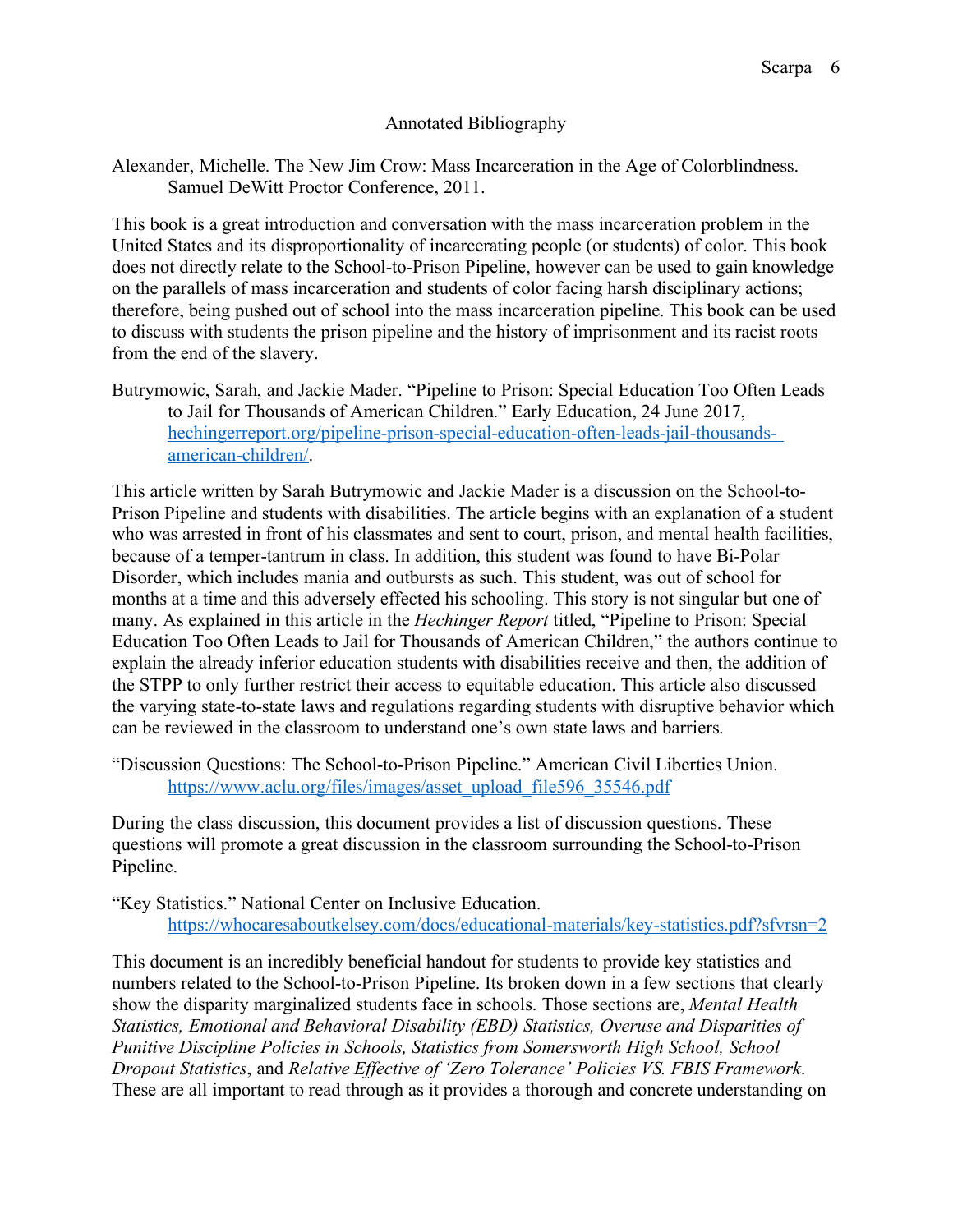the disparities and who exactly is pushed out of schools. Subsequently, showing stats at what rate students are tracked from schools and into the prison pipeline.

Klein, Rebecca. "Black Students Are Less Likely to Get Suspended When They Have Black Teachers." The Huffington Post, TheHuffingtonPost.com, 1 Nov. 2016, www.huffingtonpost.com/entry/black-students-suspension study\_us\_581788e0e4b064e1b4b4070a.

This article is important in showing the lack of teachers of color and the problem that this underrepresentation causes for students of color. For students involved in disciplinary cases at schools those with black teachers faced less "exclusionary discipline" (Klein). However, teachers of colors are staffed in what Klein called, "harder to staff" schools and therefore have less autonomy with students. This article examines the relation and causation of lack of representation of teachers of color and its correlation to the STPP. Students who face expulsion are less likely to receive harsh punishment if they feel represented and understood from the classroom. This article also explains the issue of teacher salaries and the improvement required of working conditions to lessen the impact of the STPP.

Mallett, C. A. "The "Learning Disabilities to Juvenile Detention" Pipeline: A Case Study." Children & Schools, vol. 36, no. 3, Nov. 2014, pp. 147–154., :10.1093/cs/cdu010.

As explained in the abstract of this research study; Adolescents are being taken from school and entered into a form juvenile court because of school related problems. This article explains the disproportionate effect and representation within this pipeline. Specifically, this article goes into further research on students with disabilities (SWD) and the outcomes, or risk factors, faces for criminal court involvement. This article can be used for students to read and further understand the link between SWD and detention rates. Subsequently, the beginning of the push from school into the STPP. This research is based off of a case study, thus can be used in a law class in addition to a Human Rights lesson. This article brought up many issues and explains who exactly is responsible. The research finds that it ranges from the school personnel to administration, police, and the general public. There is no one person at fault. A social justice issue as this is engrained, as it is explained, and is made up of many combined efforts to further marginalize already marginalized groups of students.

PowerPoint. Joseph Scarpa, 8 May 2018.

https://docs.google.com/presentation/d/1ax\_iE7zg9WNQKiEdrcnGLfOuci-PZDi42xYgG0gvTv0/edit?usp=sharing

This PowerPoint (PPT) has been created to assist in facilitating the lesson and reviewing key terms. This PPT will have slides defining important key terms associated with the STPP and disciplinary actions in schools. In addition, the PPT will contain the discussion questions that will be asked throughout the activities. This is great to have up, so students can reread what has been stated, or for students who may have disabilities and need extra time understanding or hearing the questions asked. The PPT can be adjusted depending on the questions planned to be asked in the class, but is general, based off one previous lesson taught and the questions asked then. This PPT can be found on Google Slides via the link above.